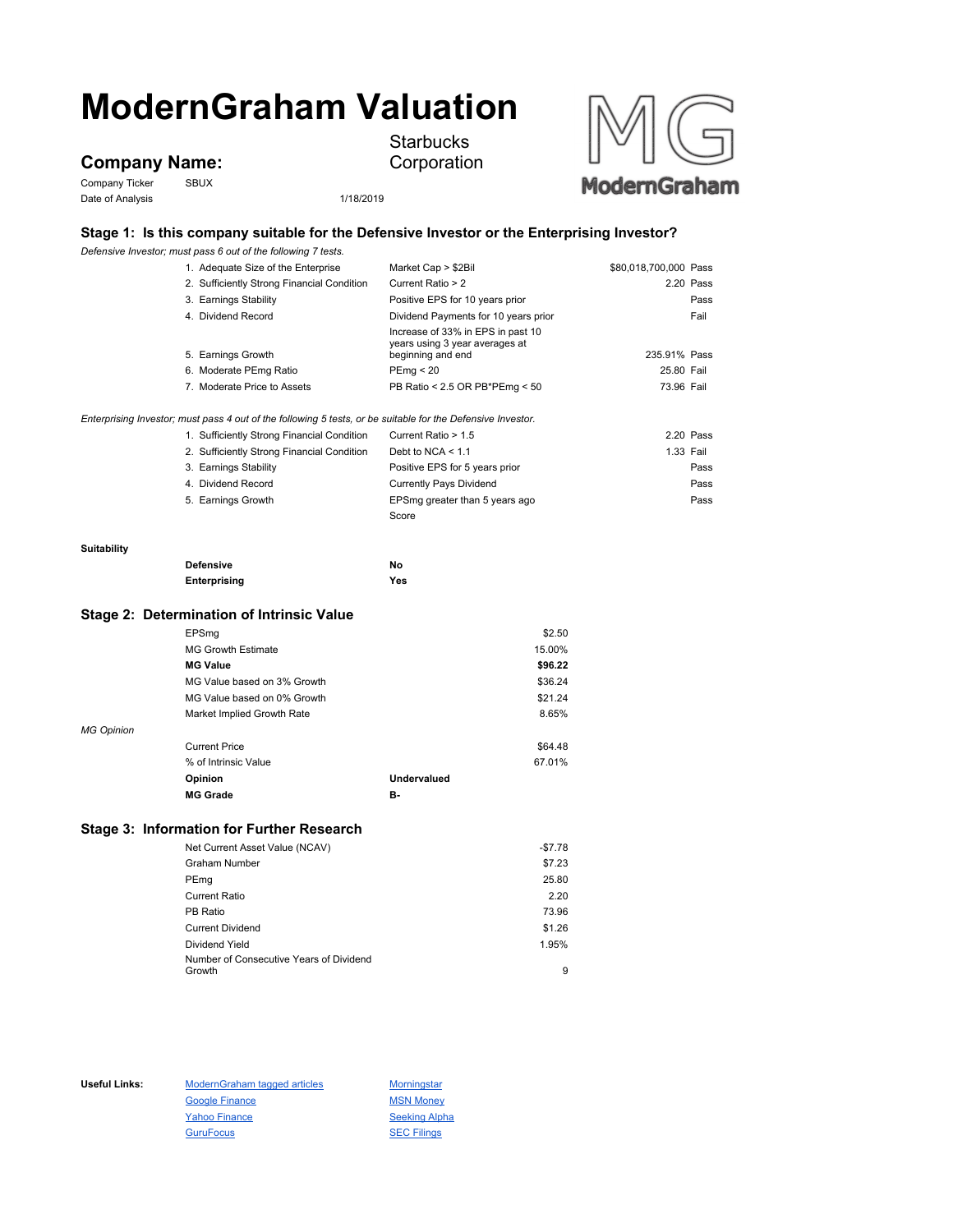| <b>EPS History</b> |        | <b>EPSmg History</b>                 |                  |
|--------------------|--------|--------------------------------------|------------------|
| Next Fiscal Year   |        |                                      |                  |
| Estimate           |        | \$2.60 Next Fiscal Year Estimate     | \$2.50           |
| Sep2018            | \$3.24 | Sep2018                              | \$2.32           |
| Sep2017            | \$1.97 | Sep2017                              | \$1.71           |
| Sep2016            | \$1.90 | Sep2016                              | \$1.45           |
| Sep2015            | \$1.82 | Sep2015                              | \$1.14           |
| Sep2014            | \$1.35 | Sep2014                              | \$0.78           |
| Sep2013            | \$0.01 | Sep2013                              | \$0.50           |
| Sep2012            | \$0.90 | Sep2012                              | \$0.69           |
| Sep2011            | \$0.81 | Sep2011                              | \$0.55           |
| Sep2010            | \$0.62 | Sep2010                              | \$0.40           |
| Sep2009            | \$0.26 | Sep2009                              | \$0.29           |
| Sep2008            | \$0.22 | Sep2008                              | \$0.29           |
| Sep2007            | \$0.44 | Sep2007                              | \$0.30           |
| Sep2006            | \$0.36 | Sep2006                              | \$0.21           |
| Sep2005            | \$0.15 | Sep2005                              | \$0.13           |
| Sep2004            | \$0.12 | Sep2004                              | \$0.11           |
| Sep2003            | \$0.17 | Sep2003                              | \$0.09           |
| Sep2002            | \$0.07 | <b>Balance Sheet Information</b>     | 9/1/2018         |
| Sep2001            |        | \$0.06 Total Current Assets          | \$12,494,200,000 |
| Sep2000            |        | \$0.03 Total Current Liabilities     | \$5,684,200,000  |
| Sep1999            |        | \$0.03 Long-Term Debt                | \$9,090,200,000  |
|                    |        | <b>Total Assets</b>                  | \$24,156,400,000 |
|                    |        | <b>Intangible Assets</b>             | \$4,583,800,000  |
|                    |        | <b>Total Liabilities</b>             | \$22,980,600,000 |
|                    |        | Shares Outstanding (Diluted Average) | 1,348,700,000    |